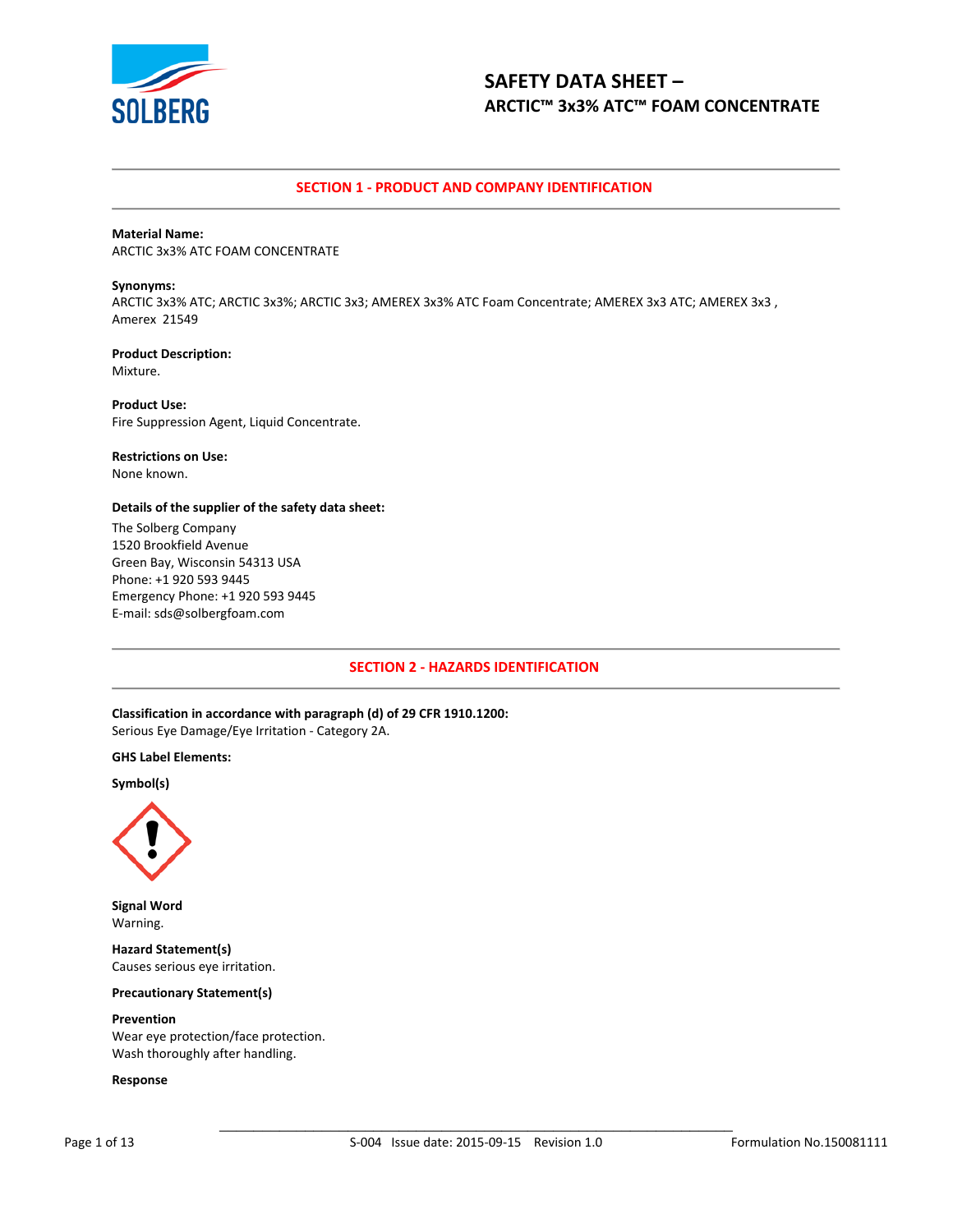

IF IN EYES: Rinse cautiously with water for several minutes. Remove contact lenses, if present and easy to do. Continue rinsing. If eye irritation persists: Get medical advice/attention.

#### **Storage**

None needed according to classification criteria.

#### **Disposal**

Dispose of contents/container in accordance with local/regional/national/international regulations.

## **SECTION 3 - COMPOSITION / INFORMATION ON INGREDIENTS**

| <b>CAS</b>     | <b>Component Name</b>             | Percent  |  |  |
|----------------|-----------------------------------|----------|--|--|
| 112-34-5       | Diethylene glycol monobutyl ether | $5 - 15$ |  |  |
| 61789-40-0     | Cocamidopropyl betaine            | $1 - 10$ |  |  |
| $107 - 21 - 1$ | Ethylene glycol                   | $1 - 5$  |  |  |

The chemical identity and/or percentage of composition is being withheld as a trade secret.

## **SECTION 4 - FIRST AID MEASURES**

#### **Description of Necessary Measures:**

No special measures are necessary.

#### **Inhalation:**

If adverse effects occur, remove to uncontaminated area. Call a POISON CENTER or doctor if you feel unwell.

#### **Skin:**

Wash with plenty of soap and water. If skin irritation occurs: Get medical advice/attention.

#### **Eyes:**

Flush eyes with plenty of water for at least 15 minutes. Remove contact lenses, if present and easy to do. If eye irritation persists: Get medical advice/attention.

**Ingestion:**

If swallowed, get medical attention. Do NOT induce vomiting.

#### **Most Important Symptoms/Effects:**

**Acute** Causes serious eye irritation. **Delayed** No information on significant adverse effects.

#### **SECTION 5 - FIRE FIGHTING MEASURES**

#### **Extinguishing Media:**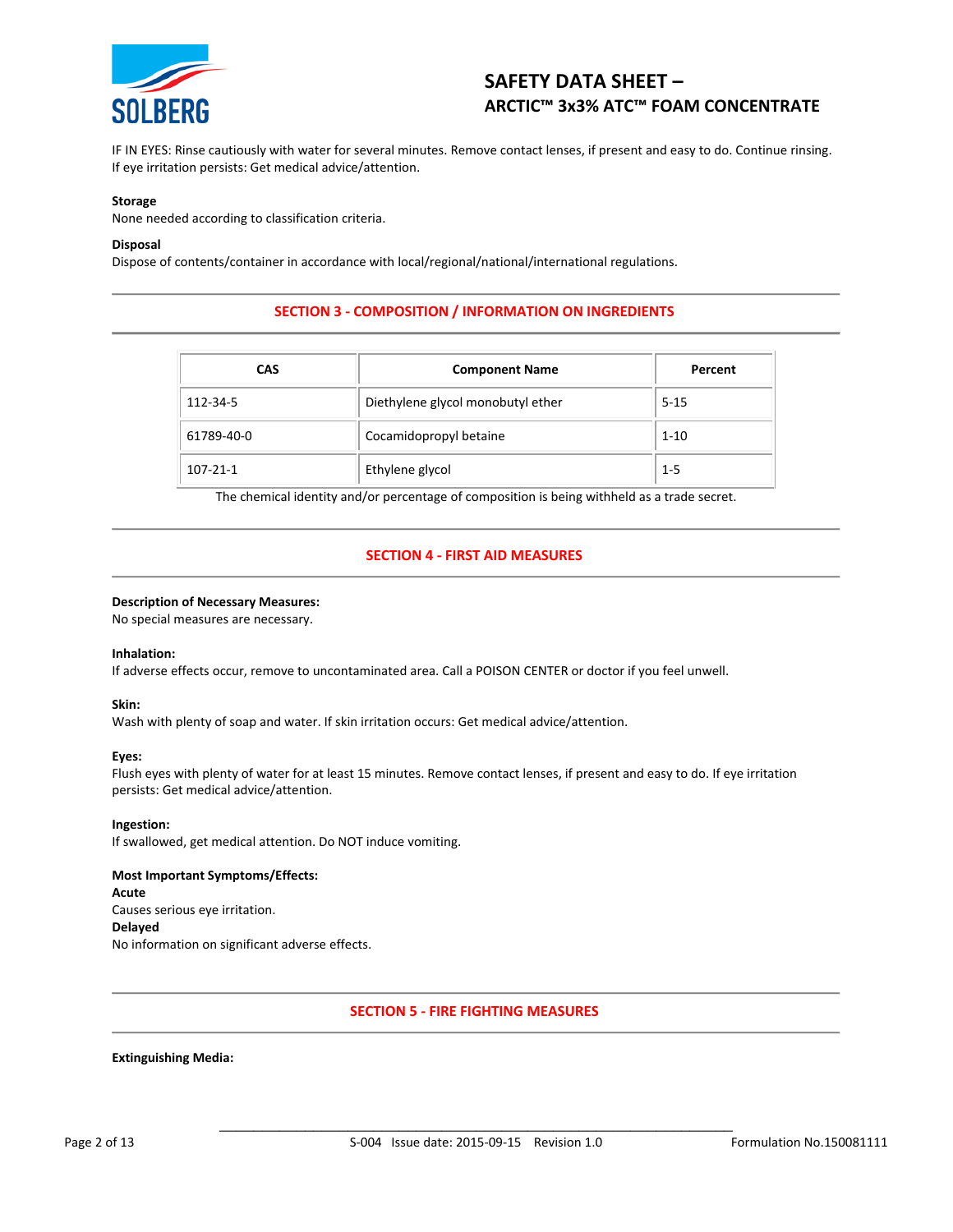

#### **Suitable Extinguishing Media**

Not applicable as this is a fire suppression agent.

## **Unsuitable Extinguishing Media**

None known.

### **Special Hazards Arising from the Chemical**

Negligible fire hazard.

#### **Hazardous Combustion Products**

Under certain extreme conditions there may be release of toxic and/or corrosive gases: oxides of carbon, oxides of nitrogen, oxides of sulfur, hydrogen fluoride.

#### **Fire Fighting Measures**

Move container from fire area if it can be done without risk. Cool containers with water. Dike for later disposal. Avoid inhalation of material or combustion by-products.

#### **Special Protective Equipment and Precautions for Firefighters**

Wear protective clothing and equipment suitable for the surrounding fire.

## **SECTION 6 - ACCIDENTAL RELEASE MEASURES**

#### **Personal Precautions, Protective Equipment and Emergency Procedures:**

Wear appropriate personal protective equipment recommended in Section 8 of the MSDS.

#### **Methods and Materials for Containment and Cleaning Up:**

Do not touch damaged containers or spilled material unless wearing appropriate protective clothing. Stop leak if safe to do so. Collect spilled material in appropriate container for disposal.

#### **Environmental Precautions:**

Prevent entry into waterways, sewers, basements, or confined areas. Dispose of waste in accordance with environmental legislation.

## **SECTION 7 - HANDLING AND STORAGE**

#### **Precautions for Safe Handling:**

Wear protective eye/face protection. Wash thoroughly after handling.

#### **Conditions for Safe Storage, Including any Incompatibilities:**

None needed according to classification criteria.

Keep only in original packaging or containers approved by the manufacturer. Do not mix with other extinguishing agent unless otherwise approved by the manufacturer.

#### **Incompatible Materials:**

Electrically energized equipment. Strong oxidizer, water-reactive materials.

## **SECTION 8 - EXPOSURE CONTROLS / PERSONAL PROTECTION**

#### **Component Exposure Limits:**

| Diethylene glycol monobutyl ether   112-34-5 |  |  |
|----------------------------------------------|--|--|
|----------------------------------------------|--|--|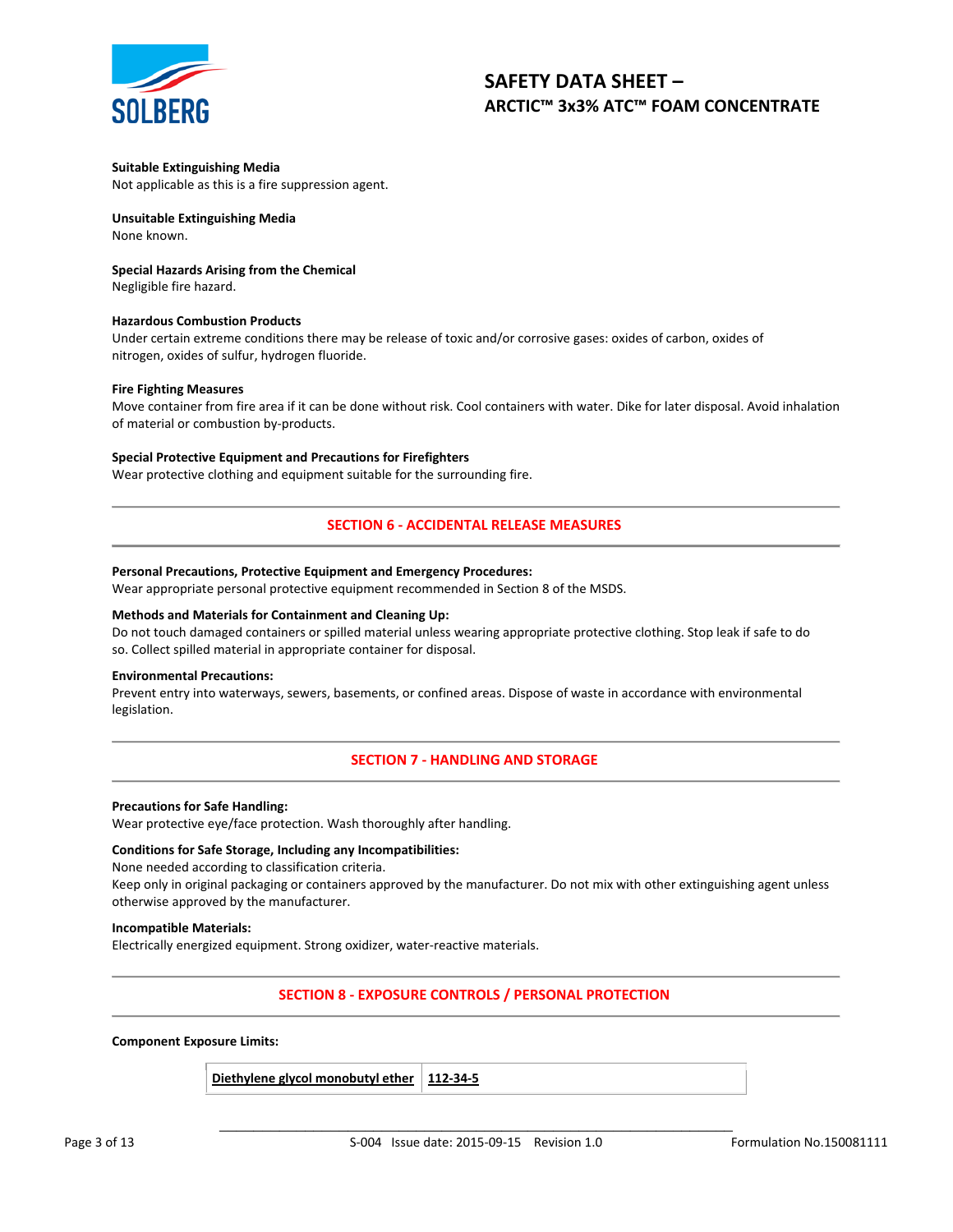

| ACGIH:                 | 10 ppm TWA inhalable fraction and vapor                   |
|------------------------|-----------------------------------------------------------|
| Europe:                | 10 ppm TWA; 67.5 mg/m3 TWA                                |
|                        | 15 ppm STEL; 101.2 mg/m3 STEL                             |
| <b>Ethyl alcohol</b>   | 64-17-5                                                   |
|                        |                                                           |
| ACGIH:                 | 1000 ppm STEL                                             |
| NIOSH:                 | 1000 ppm TWA; 1900 mg/m3 TWA                              |
|                        | 3300 ppm IDLH (10% LEL)                                   |
| OSHA (US):             | 1000 ppm TWA; 1900 mg/m3 TWA                              |
| Mexico:                | 1000 ppm TWA LMPE-PPT; 1900 mg/m3 TWA LMPE-<br><b>PPT</b> |
| <b>Ethylene glycol</b> | 107-21-1                                                  |
| ACGIH:                 | 100 mg/m3 Ceiling aerosol only                            |
| Europe:                | 20 ppm TWA; 52 mg/m3 TWA                                  |
|                        | Possibility of significant uptake through the skin        |
|                        | 40 ppm STEL; 104 mg/m3 STEL                               |
| Mexico:                | 100 mg/m3 Ceiling aerosol                                 |
| <b>Hexylene glycol</b> | 107-41-5                                                  |
| ACGIH:                 | 25 ppm Ceiling                                            |
| NIOSH:                 | 25 ppm Ceiling; 125 mg/m3 Ceiling                         |
| Mexico:                | 25 ppm Ceiling; 125 mg/m3 Ceiling                         |
| tert-Butyl alcohol     | <u>75-65-0</u>                                            |
| ACGIH:                 | 100 ppm TWA                                               |
| NIOSH:                 | 100 ppm TWA; 300 mg/m3 TWA                                |
|                        | 150 ppm STEL; 450 mg/m3 STEL                              |
|                        | 1600 ppm IDLH                                             |
| OSHA (US):             | 100 ppm TWA; 300 mg/m3 TWA                                |
| Mexico:                | 100 ppm TWA LMPE-PPT; 300 mg/m3 TWA LMPE-PPT              |
|                        | 150 ppm STEL [LMPE-CT]; 450 mg/m3 STEL [LMPE-CT]          |
| <b>Triethanolamine</b> | 102-71-6                                                  |
| ACGIH:                 | 5 mg/m3 TWA                                               |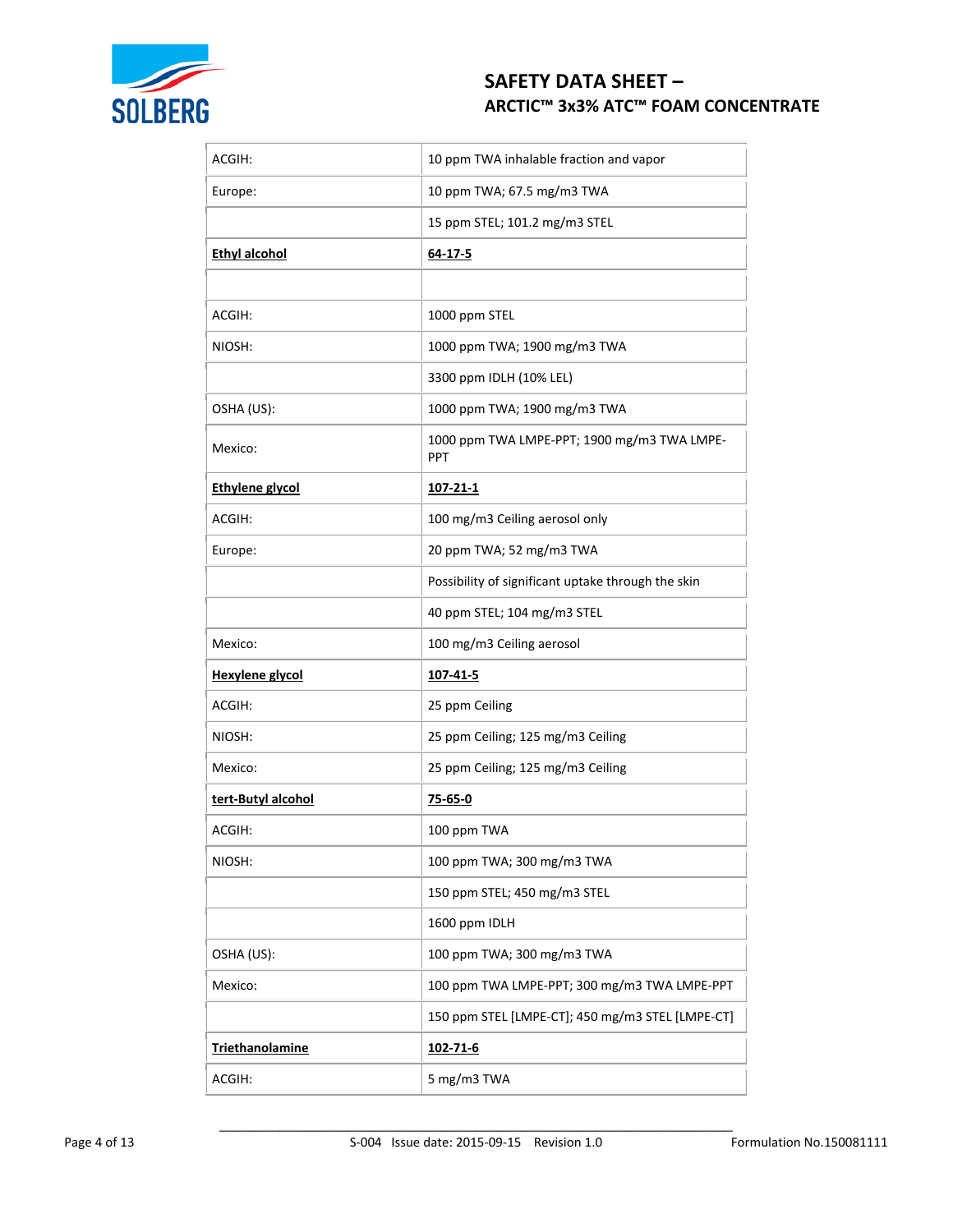

#### **EU - Occupational Exposure (98/24/EC) - Binding Biological Limit Values and Health Surveillance Measures** There are no biological limit values for any of this product's components.

## **ACGIH - Threshold Limit Values - Biological Exposure Indices (BEI)**

There are no biological limit values for any of this product's components.

#### **Engineering Controls**

Ensure compliance with applicable exposure limits. If necessary, use appropriate local exhaust ventilation to keep exposures below the regulated limits.

#### **Individual Protection Measures, such as Personal Protective Equipment:**

#### **Eye/face protection**

Wear splash resistant safety goggles.

#### **Skin Protection**

Wear suitable protective clothing such as coveralls or long sleeve shirt and pants.

#### **Respiratory Protection**

Respiratory protection is not required under normal conditions of use.

#### **Glove Recommendations**

Wear suitable gloves: nitrile, latex, rubber gloves.

## **SECTION 9 - PHYSICAL AND CHEMICAL PROPERTIES**

| Appearance                   | White non-Newtonian liquid | <b>Physical State</b>                  | Liquid           |  |
|------------------------------|----------------------------|----------------------------------------|------------------|--|
| Odor                         | Mild, sweet                | Color                                  | Light brown      |  |
| <b>Odor Threshold</b>        | Not available              | рH                                     | $7 - 8.5$        |  |
| <b>Melting Point</b>         | Not available              | <b>Boiling Point</b>                   | 100 °C           |  |
| <b>Freezing point</b>        | Not available              | <b>Evaporation Rate</b>                | Not available    |  |
| <b>Boiling Point Range</b>   | Not available              | Flammability (solid, gas)              | Not available    |  |
| Autoignition                 | Not available              | <b>Flash Point</b>                     | Does not flash   |  |
| <b>Lower Explosive Limit</b> | Not applicable             | Decomposition                          | Not available    |  |
| <b>Upper Explosive Limit</b> | Not applicable             | <b>Vapor Pressure</b>                  | 2.4 kPa at 20 °C |  |
| Vapor Density (air=1)        | Not available              | <b>Specific Gravity (water=1)</b>      | $1 - 1.04$       |  |
| <b>Water Solubility</b>      | Complete                   | Partition coefficient: n-octanol/water | Not available    |  |
| <b>Viscosity</b>             | Not available              | Solubility (Other)                     | Not available    |  |
| <b>Density</b>               | $1 - 1.04$                 | <b>Molecular Weight</b>                | Not available    |  |

## **Other Information:**

No information is available.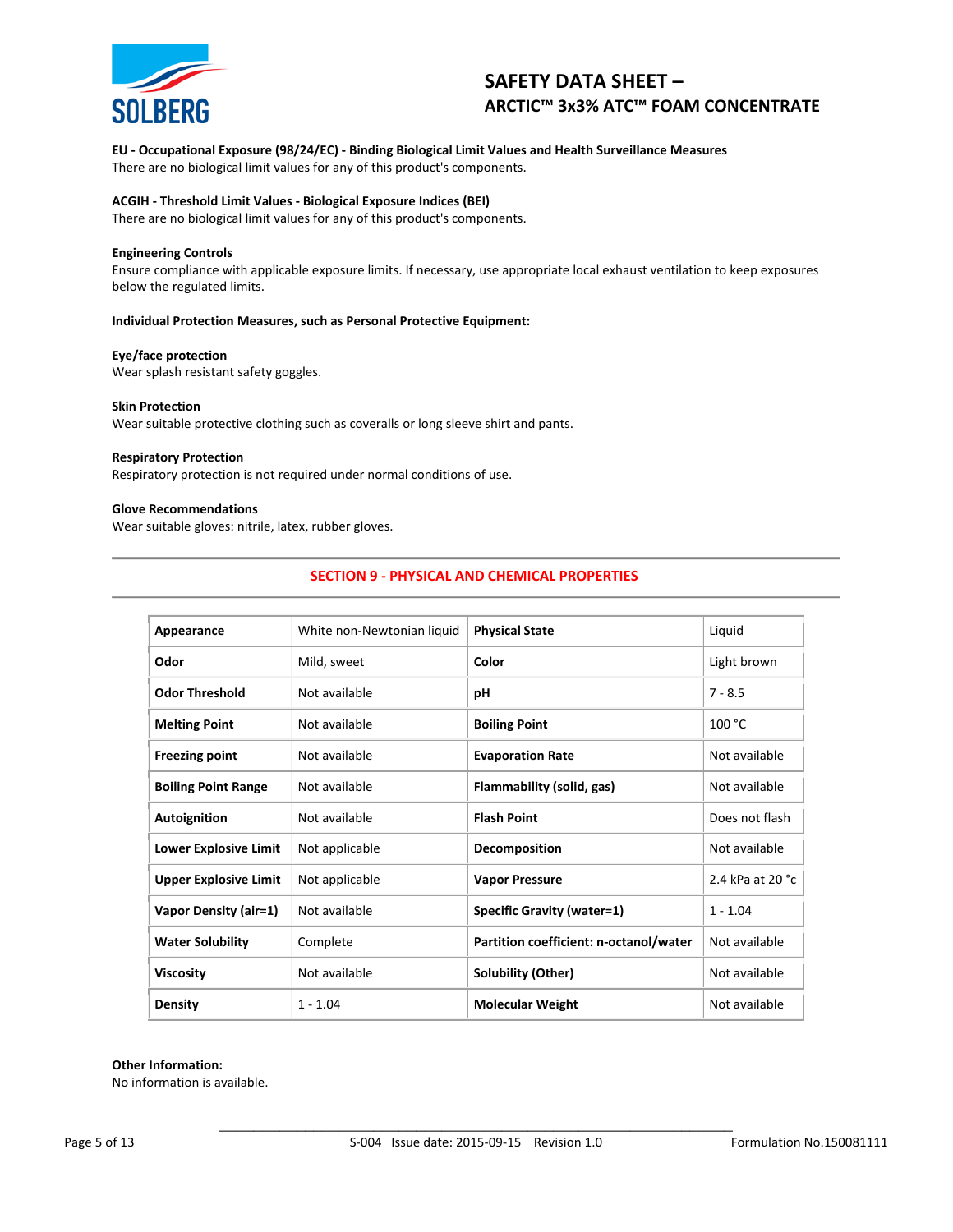

## **SECTION 10 - STABILITY AND REACTIVITY**

#### **Reactivity:**

No hazardous reaction when handled and stored according to provisions.

**Chemical Stability:** Stable under normal conditions of use.

## **Conditions to Avoid:**

None known.

**Incompatible Materials:** Electrically energized equipment, Strong oxidizer, water-reactive materials.

#### **Hazardous decomposition products:** None known.

#### **Thermal decomposition products:**

Under certain extreme conditions there may be release of toxic and/or corrosive gases: oxides of carbon, oxides of sulfur, oxides of nitrogen, hydrogen fluoride.

## **SECTION 11 - TOXICOLOGICAL INFORMATION**

#### **Acute and Chronic Toxicity:**

**Component Analysis - LD50/LC50** The components of this material have been reviewed in various sources and the following selected endpoints are published:

## **Diethylene glycol monobutyl ether (112-34-5)**

Oral LD50 Rat 5660 mg/kg Dermal LD50 Rabbit 2700 mg/kg **Cocamidopropyl betaine (61789-40-0)** Oral LD50 Rat 4900 mg/kg **1,2-Propylene glycol (57-55-6)** Oral LD50 Rat 20 g/kg Dermal LD50 Rabbit 20800 mg/kg **Ethyl alcohol (64-17-5)** Oral LD50 Rat 7060 mg/kg Inhalation LC50 Rat 124.7 mg/L 4 h **Ethylene glycol (107-21-1)** Oral LD50 Rat 4700 mg/kg Dermal LD50 Rat 10600 mg/kg **Hexylene glycol (107-41-5)** Oral LD50 Rat 3700 mg/kg Inhalation LC50 Rat >310 mg/m3 1 h **tert-Butyl alcohol (75-65-0)** Oral LD50 Rat 2200 mg/kg Dermal LD50 Rabbit >2 g/kg

Inhalation LC50 Rat >10000 ppm 4 h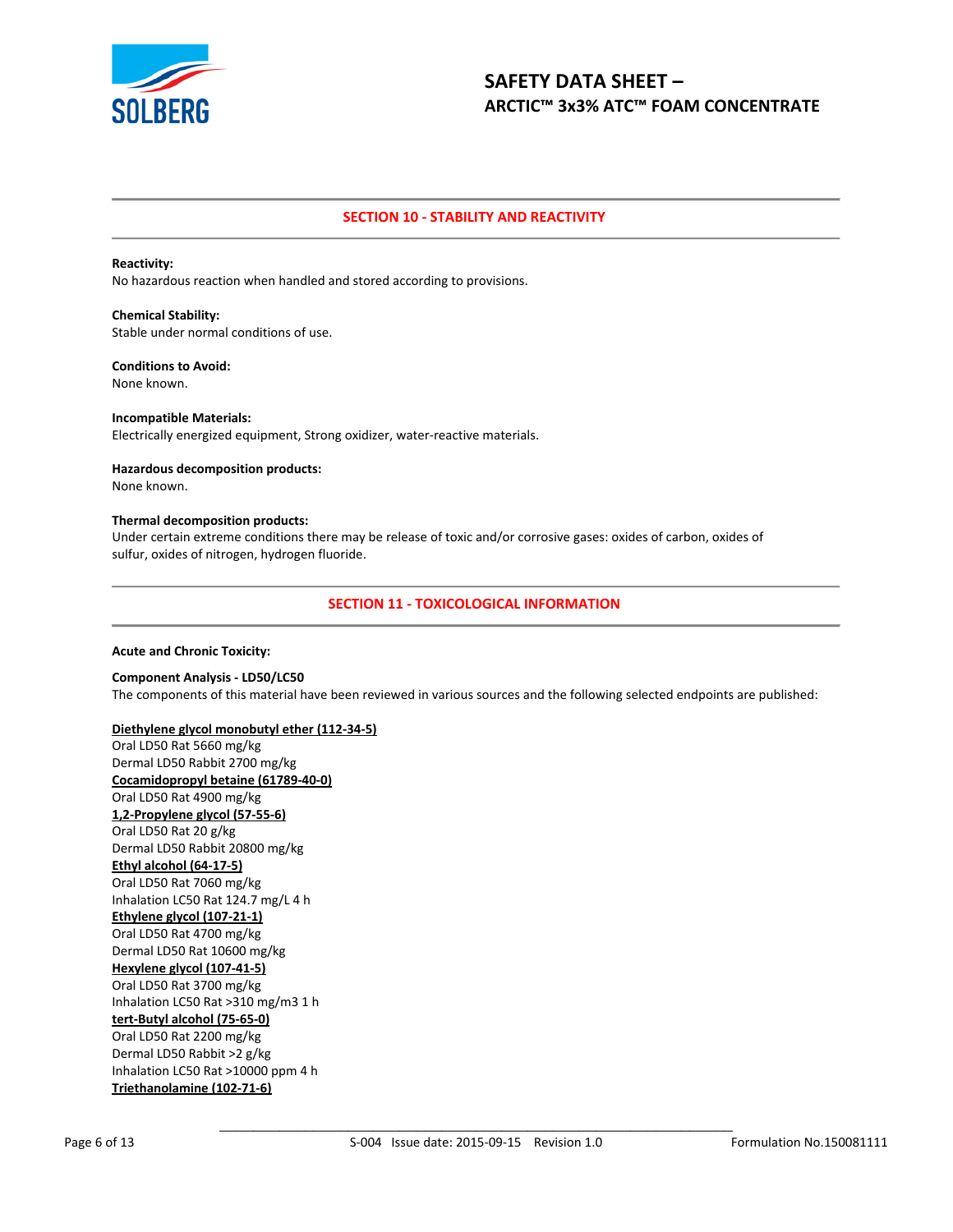

Oral LD50 Rat 4190 mg/kg Dermal LD50 Rabbit >20 mL/kg

#### **Immediate Effects**

Causes serious eye irritation. Causes mild skin irritation.

#### **Delayed Effects**

No information on significant adverse effects.

#### **Irritation/Corrosivity Data**

Causes serious eye irritation. Causes mild skin irritation.

#### **Respiratory Sensitization**

No information available for the product.

#### **Dermal Sensitization**

No information available for the product.

### **Component Carcinogenicity**

| <b>Ethyl alcohol</b> | 64-17-5                                                           |
|----------------------|-------------------------------------------------------------------|
| ACGIH:               | A3 - Confirmed Animal Carcinogen with Unknown Relevance to Humans |
| DFG:                 | Category 5 (low carcinogenic potency)                             |
| Ethylene glycol      | 107-21-1                                                          |
| ACGIH:               | A4 - Not Classifiable as a Human Carcinogen                       |
| tert-Butyl alcohol   | 75-65-0                                                           |
| ACGIH:               | A4 - Not Classifiable as a Human Carcinogen                       |
| Triethanolamine      | 102-71-6                                                          |
| IARC:                | Monograph 77 [2000] (Group 3 (not classifiable))                  |

#### **Germ Cell Mutagenicity**

No information available for the product.

#### **Tumorigenic Data**

No information available for the product.

#### **Reproductive Toxicity**

No information available for the product.

#### **Specific Target Organ Toxicity - Single Exposure**

No information available for the product.

#### **Specific Target Organ Toxicity - Repeated Exposure**

No information available for the product.

#### **Aspiration hazard**

No information available for the product.

#### **Medical Conditions Aggravated by Exposure**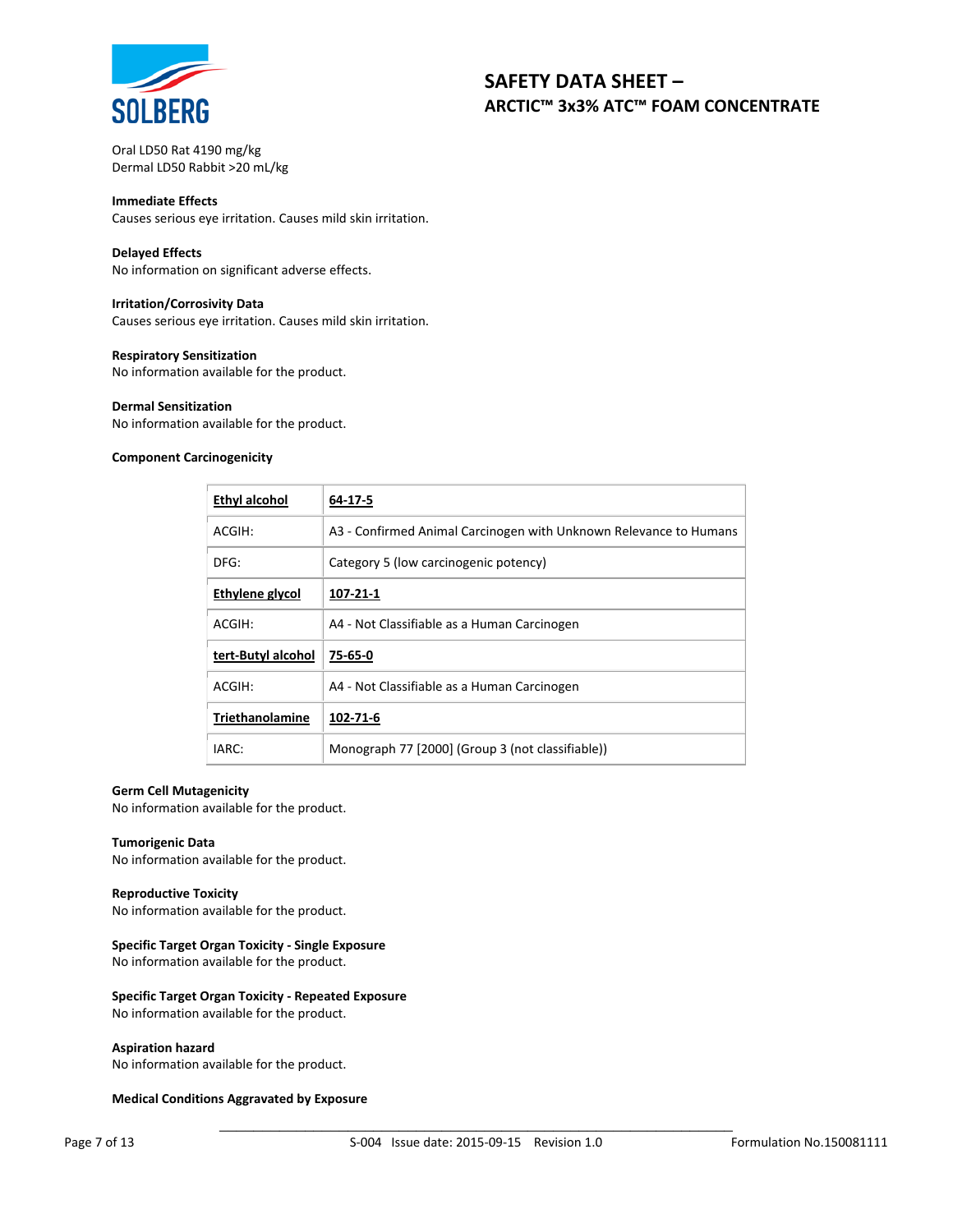

No information available for the product.

## **SECTION 12 - ECOLOGICAL INFORMATION**

## **Component Analysis - Aquatic Toxicity**

| Diethylene glycol<br>monobutyl ether | 112-34-5                                                                                                                                                                                                                                                                                                                   |
|--------------------------------------|----------------------------------------------------------------------------------------------------------------------------------------------------------------------------------------------------------------------------------------------------------------------------------------------------------------------------|
| Fish:                                | LC50 96 h Lepomis macrochirus 1300 mg/L [static]                                                                                                                                                                                                                                                                           |
| Algae:                               | EC50 96 h Desmodesmus subspicatus >100 mg/L IUCLID                                                                                                                                                                                                                                                                         |
| Invertebrate:                        | EC50 48 h Daphnia magna >100 mg/L IUCLID                                                                                                                                                                                                                                                                                   |
| <b>Cocamidopropyl</b><br>betaine     | 61789-40-0                                                                                                                                                                                                                                                                                                                 |
| Fish:                                | LC50 96 h Brachydanio rerio 2 mg/L [semi-static]                                                                                                                                                                                                                                                                           |
| Invertebrate:                        | EC50 48 h Daphnia magna 6.5 mg/L IUCLID                                                                                                                                                                                                                                                                                    |
| 1,2-Propylene glycol                 | $57 - 55 - 6$                                                                                                                                                                                                                                                                                                              |
| Fish:                                | LC50 96 h Oncorhynchus mykiss 51600 mg/L [static]; LC50 96 h Oncorhynchus mykiss 41 - 47 mL/L<br>[static]; LC50 96 h Pimephales promelas 51400 mg/L [static]; LC50 96 h Pimephales promelas 710 mg/L                                                                                                                       |
| Algae:                               | EC50 96 h Pseudokirchneriella subcapitata 19000 mg/L IUCLID                                                                                                                                                                                                                                                                |
| Invertebrate:                        | EC50 48 h Daphnia magna >1000 mg/L [static] EPA                                                                                                                                                                                                                                                                            |
| Ethyl alcohol                        | 64-17-5                                                                                                                                                                                                                                                                                                                    |
| Fish:                                | LC50 96 h Oncorhynchus mykiss 12 - 16 mL/L [static]; LC50 96 h Pimephales promelas >100 mg/L<br>[static]; LC50 96 h Pimephales promelas 13400 - 15100 mg/L [flow-through]                                                                                                                                                  |
| Invertebrate:                        | LC50 48 h Daphnia magna 9268 - 14221 mg/L IUCLID; EC50 48 h Daphnia magna 2 mg/L [static] EPA                                                                                                                                                                                                                              |
| <b>Ethylene glycol</b>               | 107-21-1                                                                                                                                                                                                                                                                                                                   |
| Fish:                                | LC50 96 h Oncorhynchus mykiss 41000 mg/L; LC50 96 h Oncorhynchus mykiss 14 - 18 mL/L [static];<br>LC50 96 h Lepomis macrochirus 27540 mg/L [static]; LC50 96 h Oncorhynchus mykiss 40761 mg/L<br>[static]; LC50 96 h Pimephales promelas 40000 - 60000 mg/L [static]; LC50 96 h Poecilia reticulata<br>16000 mg/L [static] |
| Algae:                               | EC50 96 h Pseudokirchneriella subcapitata 6500 - 13000 mg/L IUCLID                                                                                                                                                                                                                                                         |
| Invertebrate:                        | EC50 48 h Daphnia magna 46300 mg/L IUCLID                                                                                                                                                                                                                                                                                  |
| <b>Hexylene glycol</b>               | 107-41-5                                                                                                                                                                                                                                                                                                                   |
| Fish:                                | LC50 96 h Pimephales promelas 10500 - 11000 mg/L [flow-through]; LC50 96 h Lepomis macrochirus<br>10000 mg/L [static]; LC50 96 h Pimephales promelas 8690 mg/L [flow-through]; LC50 96 h Pimephales<br>promelas 10700 mg/L [static]                                                                                        |
| Invertebrate:                        | EC50 48 h Daphnia magna 2700 - 3700 mg/L EPA                                                                                                                                                                                                                                                                               |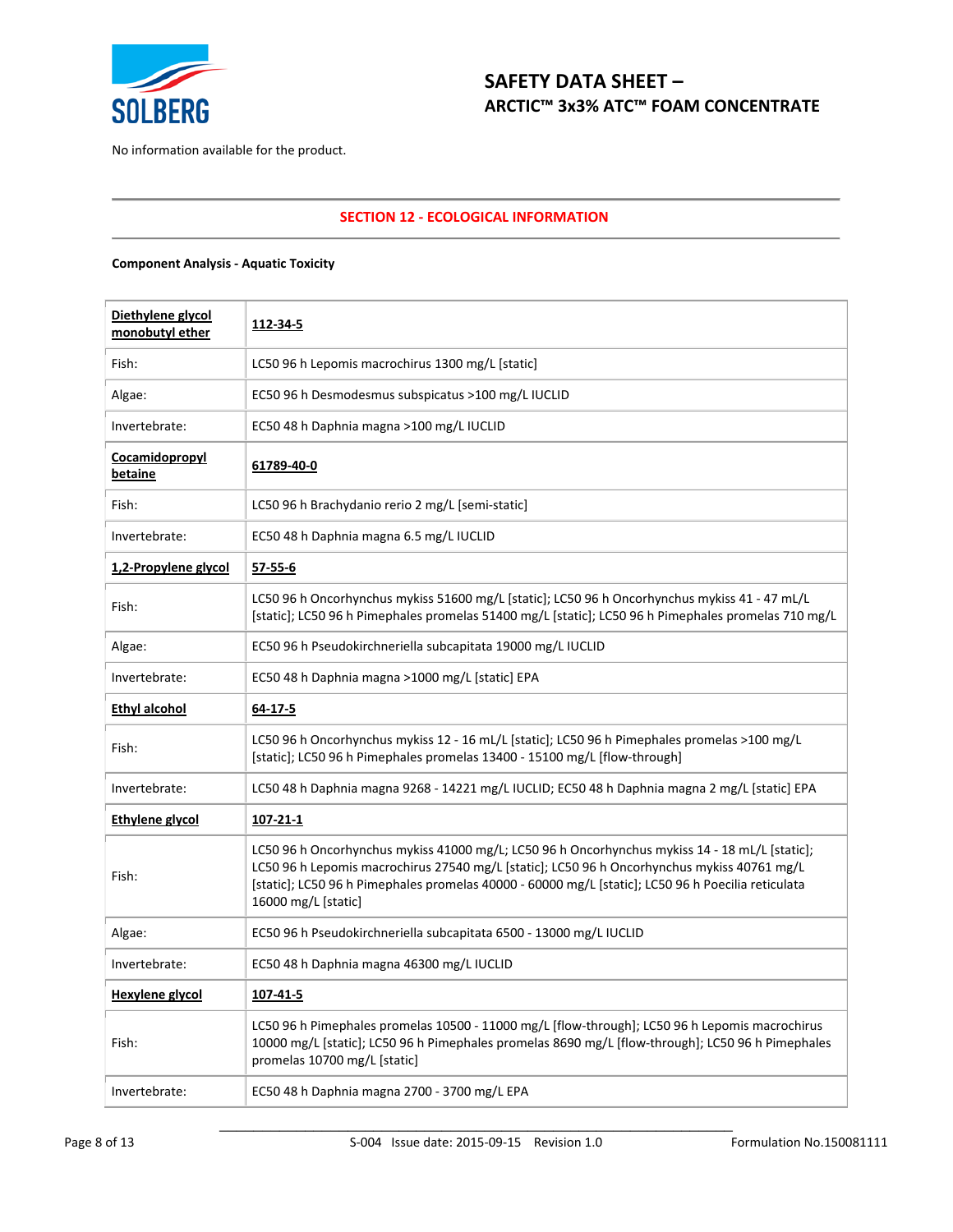

| tert-Butyl alcohol     | 75-65-0                                                                                                                                                                       |
|------------------------|-------------------------------------------------------------------------------------------------------------------------------------------------------------------------------|
| Fish:                  | LC50 96 h Pimephales promelas 6130 - 6700 mg/L [flow-through]                                                                                                                 |
| Algae:                 | EC50 72 h Desmodesmus subspicatus >1000 mg/L IUCLID                                                                                                                           |
| Invertebrate:          | EC50 48 h Daphnia magna 933 mg/L IUCLID; EC50 48 h Daphnia magna 4607 - 6577 mg/L [static] EPA                                                                                |
| <b>Triethanolamine</b> | 102-71-6                                                                                                                                                                      |
| Fish:                  | LC50 96 h Pimephales promelas 10600 - 13000 mg/L [flow-through]; LC50 96 h Pimephales promelas<br>>1000 mg/L [static]; LC50 96 h Lepomis macrochirus 450 - 1000 mg/L [static] |
| Algae:                 | EC50 72 h Desmodesmus subspicatus 216 mg/L IUCLID; EC50 96 h Desmodesmus subspicatus 169 mg/L<br><b>IUCLID</b>                                                                |

#### **Persistence and Degradability**

No information available for the product.

#### **Bioaccumulative Potential**

No information available for the product.

#### **Mobility**

No information available for the product.

#### **Other Toxicity**

No additional information is available.

## **SECTION 13 - DISPOSAL CONSIDERATIONS**

#### **Disposal Methods:**

Dispose of contents/container in accordance with local/regional/national/international regulations.

#### **SECTION 14 - TRANSPORT INFORMATION**

#### **US DOT Information:**

**UN/NA #:** Not regulated as dangerous goods.

**IATA Information: UN#:** Not regulated as dangerous goods.

**IMDG Information: UN#:** Not regulated as dangerous goods.

**TDG Information: UN#:** Not regulated as dangerous goods.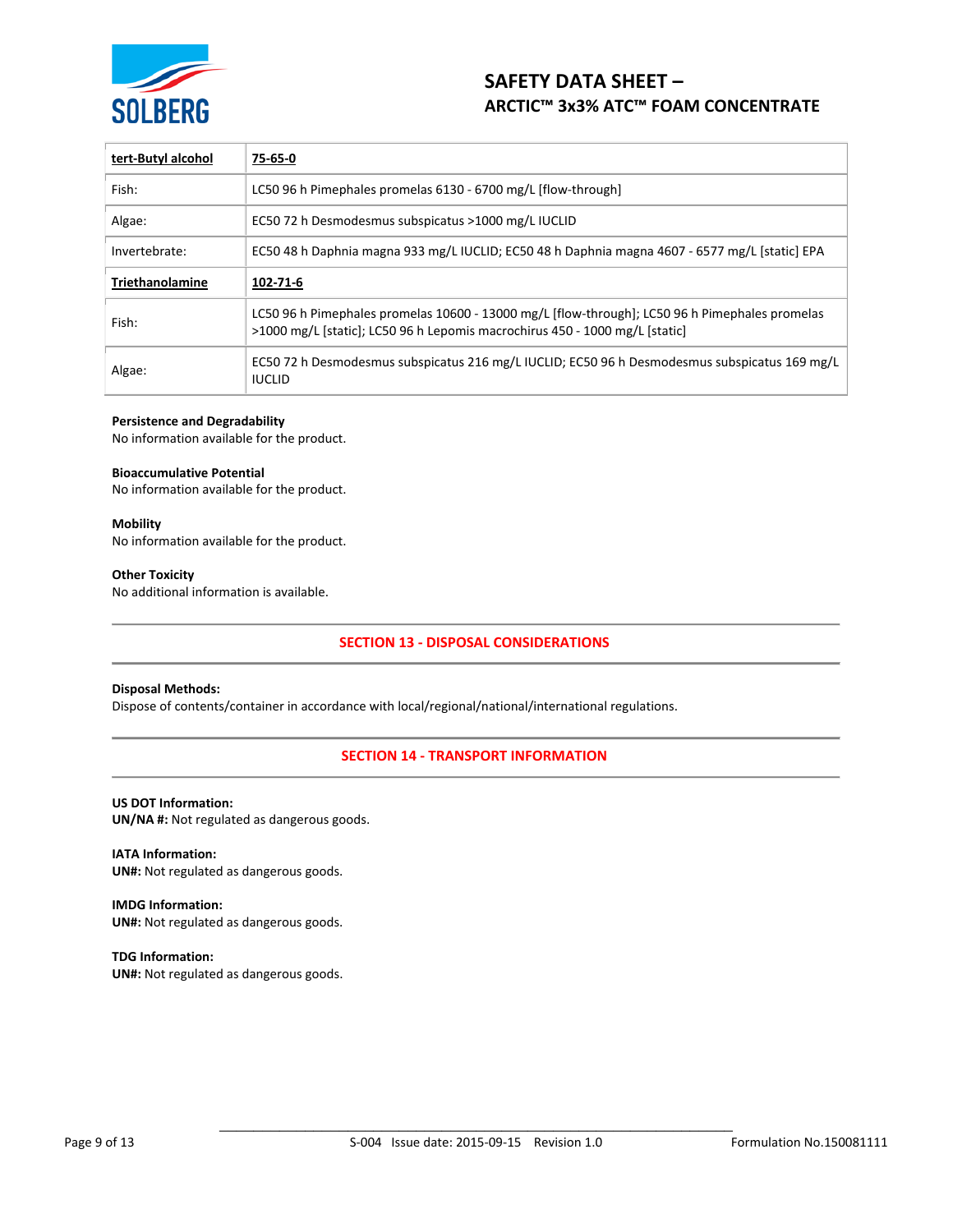

## **SECTION 15 - REGULATORY INFORMATION**

### **U.S. Federal Regulations:**

| Diethylene glycol monobutyl ether                                                                                           | 112-34-5                                                                                                                                                                                                                                                                                                                         |
|-----------------------------------------------------------------------------------------------------------------------------|----------------------------------------------------------------------------------------------------------------------------------------------------------------------------------------------------------------------------------------------------------------------------------------------------------------------------------|
| SARA 313:                                                                                                                   | 1 % de minimis concentration (applies to R-(OCH2CH2)n-OR', where n = 1, 2, or 3,<br>R=Alkyl C7 or less, or R = Phenyl or Alkyl substituted phenyl, $R' = H$ or Alkyl C7 or less,<br>or OR' consisting of Carboxylic acid ester, Sulfate, Phosphate, Nitrate, or Sulfonate,<br>Chemical Category N230) (related to Glycol ethers) |
| D-Glucuronic acid, polymer with 6-<br>deoxy-L-mannose and D-glucose,<br>acetate, calcium magnesium<br>potassium sodium salt | 125005-87-0                                                                                                                                                                                                                                                                                                                      |
| <b>TSCA 12b:</b>                                                                                                            | Section 5, 1 % de minimus concentration EPA: P-00-0007                                                                                                                                                                                                                                                                           |
| Ethylene glycol                                                                                                             | 107-21-1                                                                                                                                                                                                                                                                                                                         |
| SARA 313:                                                                                                                   | 1 % de minimis concentration                                                                                                                                                                                                                                                                                                     |
| <b>CERCLA:</b>                                                                                                              | 5000 lb final RQ; 2270 kg final RQ                                                                                                                                                                                                                                                                                               |
| tert-Butyl alcohol                                                                                                          | 75-65-0                                                                                                                                                                                                                                                                                                                          |
| SARA 313:                                                                                                                   | 1 % de minimis concentration                                                                                                                                                                                                                                                                                                     |

## **U.S. State Regulations:**

The following components appear on one or more of the following state hazardous substances lists:

| Component                         | CAS            | <b>CA</b> | MA  | <b>MN</b> | NJ  | PA  |
|-----------------------------------|----------------|-----------|-----|-----------|-----|-----|
| Diethylene glycol monobutyl ether | 112-34-5       | No        | No  | No        | Yes | Yes |
| 1,2-Propylene glycol              | $57 - 55 - 6$  | No        | No  | Yes       | Yes | Yes |
| Ethyl alcohol                     | 64-17-5        | Yes       | Yes | Yes       | Yes | Yes |
| Ethylene glycol                   | $107 - 21 - 1$ | Yes       | Yes | Yes       | Yes | Yes |
| Hexylene glycol                   | 107-41-5       | Yes       | Yes | Yes       | Yes | Yes |
| tert-Butyl alcohol                | 75-65-0        | Yes       | Yes | Yes       | Yes | Yes |
| Triethanolamine                   | $102 - 71 - 6$ | No        | Yes | Yes       | Yes | Yes |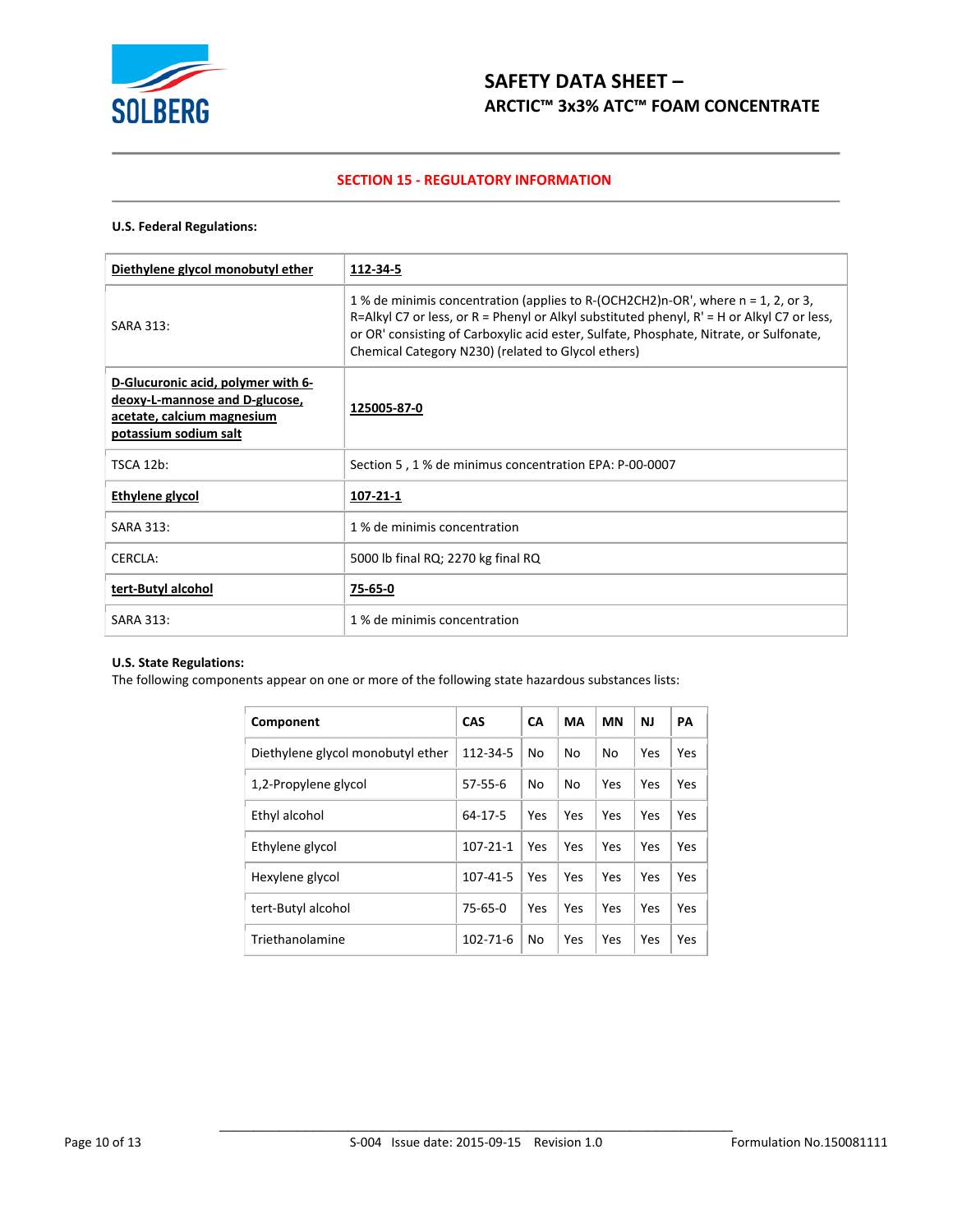

**The following statement(s) are provided under the California Safe Drinking Water and Toxic Enforcement Act of 1986 (Proposition 65):** WARNING! This product contains a chemical known to the state of California to cause cancer and/or reproductive or developmental effects.

| Ethyl alcohol   | 64-17-5                                                    |
|-----------------|------------------------------------------------------------|
| Carc:           | carcinogen, 4/29/2011 (in alcoholic beverages)             |
| Repro/Dev. Tox  | developmental toxicity, 10/1/1987 (in alcoholic beverages) |
| Ethylene glycol | 107-21-1                                                   |
| Repro/Dev. Tox  | developmental toxicity, 6/19/2015 (ingested)               |

## **Canadian WHMIS Ingredient Disclosure List (IDL):**

Components of this material have been checked against the Canadian WHMIS Ingredients Disclosure List. The List is composed of chemicals which must be identified on MSDSs if they are included in products which meet WHMIS criteria specified in the Controlled Products Regulations and are present above the threshold limits listed on the IDL.

| Diethylene glycol monobutyl ether | 112-34-5       |
|-----------------------------------|----------------|
|                                   | 1 %            |
| 1,2-Propylene glycol              | <u>57-55-6</u> |
|                                   | 1 %            |
| <b>Ethyl alcohol</b>              | 64-17-5        |
|                                   | 0.1%           |
| <b>Ethylene glycol</b>            | 107-21-1       |
|                                   | 1 %            |
| <b>Hexylene glycol</b>            | 107-41-5       |
|                                   | 1%             |
| tert-Butyl alcohol                | 75-65-0        |
|                                   | 1%             |
| Triethanolamine                   | 102-71-6       |
|                                   | 1%             |

#### **Component Analysis – Inventory:**

Diethylene glycol monobutyl ether (112-34-5)

| US         | EU.                       |  |     | AU   PH   JP - ENCS   JP - ISHL   KR - KECI/KECL   KR - TCCA   CN |    |     | l NZ | $ $ MX $ $ TW   |  |
|------------|---------------------------|--|-----|-------------------------------------------------------------------|----|-----|------|-----------------|--|
| <b>Yes</b> | DSL EIN   Yes   Yes   Yes |  | Yes | Yes                                                               | No | Yes |      | Yes   Yes   Yes |  |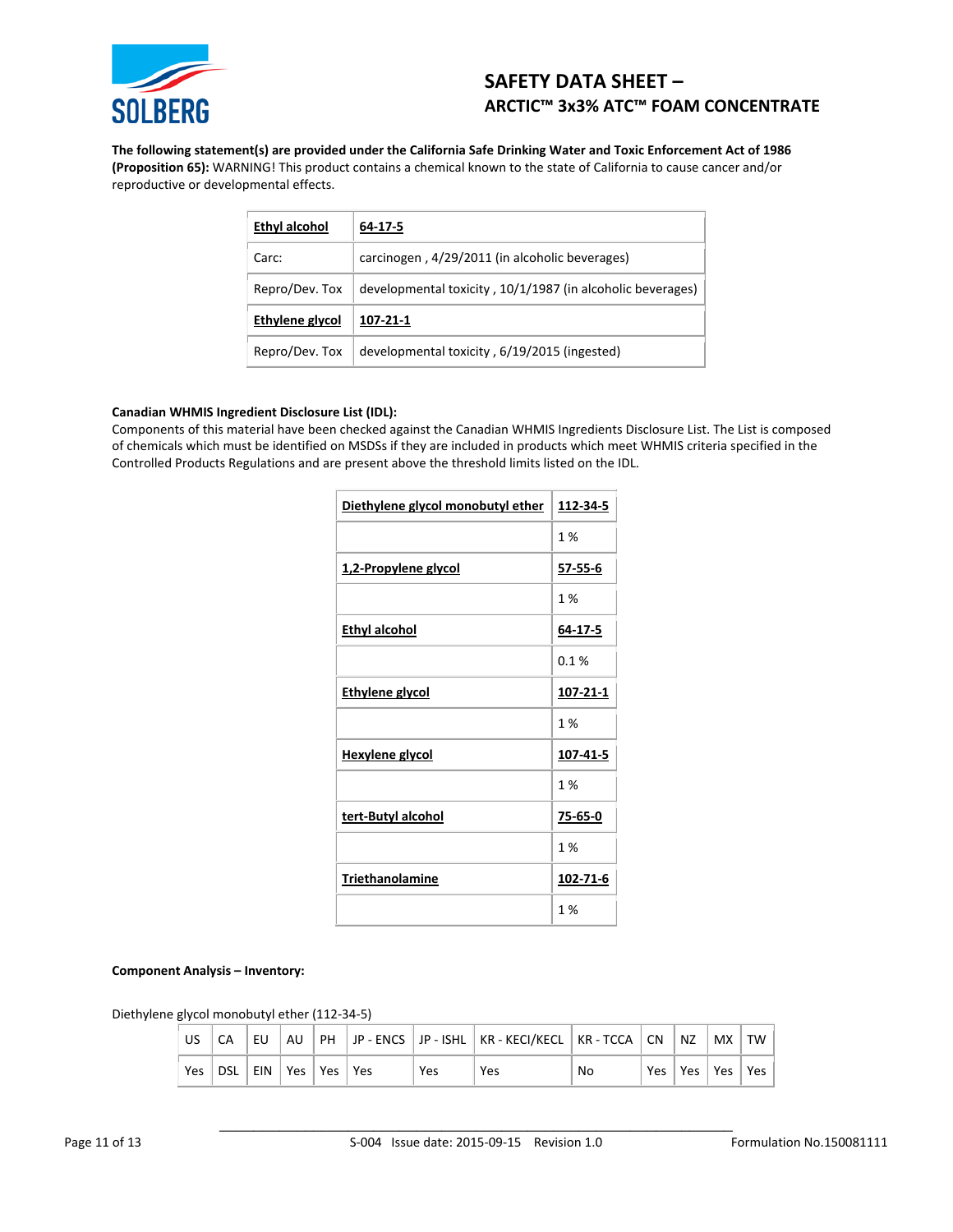

## Cocamidopropyl betaine (61789-40-0)

|     |                            | EU |  |    | AU   PH   JP - ENCS   JP - ISHL   KR - KECI/KECL   KR - TCCA   CN   NZ |    |  | MX   TW              |  |
|-----|----------------------------|----|--|----|------------------------------------------------------------------------|----|--|----------------------|--|
| Yes | DSL   EIN   Yes   Yes   No |    |  | No | Yes                                                                    | No |  | Yes   Yes   No   Yes |  |

D-Glucuronic acid, polymer with 6-deoxy-L-mannose and D-glucose, acetate, calcium magnesium potassium sodium salt (125005-87-0)

| US.              |                  |  |    |    | CA EU AU PH JP - ENCS JP - ISHL KR - KECI/KECL KR - TCCA CN NZ MX TW |    |  |                    |  |
|------------------|------------------|--|----|----|----------------------------------------------------------------------|----|--|--------------------|--|
| ∴No <sup>∣</sup> | DSL ELN No No No |  | No | No | No                                                                   | Nο |  | No   No   No   Yes |  |

1,2-Propylene glycol (57-55-6)

| $\mathsf{US}$ $\mathsf{I}$ |  |  |                                   |     | CA    EU    AU    PH    JP - ENCS    JP - ISHL    KR - KECI/KECL    KR - TCCA    CN    NZ    MX    TW |    |                       |  |
|----------------------------|--|--|-----------------------------------|-----|-------------------------------------------------------------------------------------------------------|----|-----------------------|--|
|                            |  |  | Yes   DSL   EIN   Yes   Yes   Yes | Yes | Yes                                                                                                   | No | Yes   Yes   Yes   Yes |  |

Ethyl alcohol (64-17-5)

| CA                          |  |     |    | EU   AU   PH   JP - ENCS   JP - ISHL   KR - KECI/KECL   KR - TCCA   CN   NZ   MX   TW |    |  |                       |  |
|-----------------------------|--|-----|----|---------------------------------------------------------------------------------------|----|--|-----------------------|--|
| Yes   DSL   EIN   Yes   Yes |  | Yes | No | Yes                                                                                   | No |  | Yes   Yes   Yes   Yes |  |

### Ethylene glycol (107-21-1)

|            |                     | l EU i |  |    | AU   PH   JP - ENCS   JP - ISHL   KR - KECI/KECL   KR - TCCA   CN   NZ |    |                       | $ $ MX $ $ TW $ $ |  |
|------------|---------------------|--------|--|----|------------------------------------------------------------------------|----|-----------------------|-------------------|--|
| <b>Yes</b> | DSL EIN Yes Yes Yes |        |  | No | Yes                                                                    | No | Yes   Yes   Yes   Yes |                   |  |

## Hexylene glycol (107-41-5)

| CA                      |  |  |    | EU   AU   PH   JP - ENCS   JP - ISHL   KR - KECI/KECL   KR - TCCA   CN   NZ   MX   TW |    |  |                       |  |
|-------------------------|--|--|----|---------------------------------------------------------------------------------------|----|--|-----------------------|--|
| Yes DSL EIN Yes Yes Yes |  |  | No | Yes                                                                                   | No |  | Yes   Yes   Yes   Yes |  |

## tert-Butyl alcohol (75-65-0)

| US   |                             | EU |  |            | AU   PH   JP - ENCS   JP - ISHL   KR - KECI/KECL   KR - TCCA   CN   NZ |    |                       | MX TW |  |
|------|-----------------------------|----|--|------------|------------------------------------------------------------------------|----|-----------------------|-------|--|
| Yes. | DSL   EIN   Yes   Yes   Yes |    |  | <b>Yes</b> | Yes                                                                    | No | Yes   Yes   Yes   Yes |       |  |

## Triethanolamine (102-71-6)

| ' US∶ | . CA                              | ‼ EU ∴ |  |    | AU   PH   JP - ENCS   JP - ISHL   KR - KECI/KECL   KR - TCCA   CN   NZ |    |  | MX   TW |                       |
|-------|-----------------------------------|--------|--|----|------------------------------------------------------------------------|----|--|---------|-----------------------|
|       | Yes   DSL   EIN   Yes   Yes   Yes |        |  | No | Yes                                                                    | No |  |         | Yes   Yes   Yes   Yes |